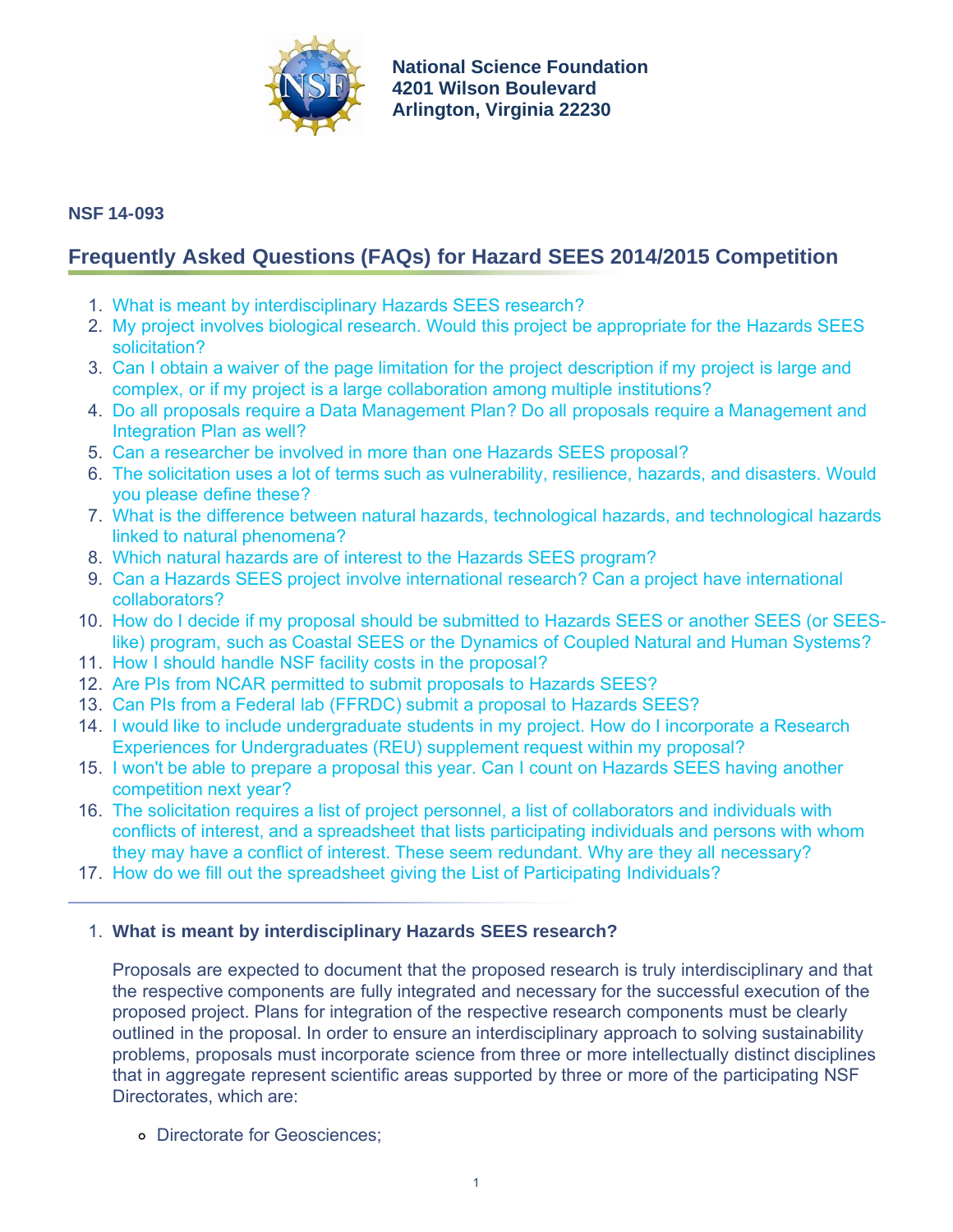- Directorate for Engineering;
- Directorate for Social, Behavioral, Economic Sciences;
- Directorate for Mathematical and Physical Sciences; and
- Directorate for Computer and Information Science and Engineering

A proposal that only integrates social psychology, economics, and computer science, for example, would not be suitable for this competition because the research only spans science supported by two directorates; social psychology and economics are both supported by the Directorate for Social, Behavioral, Economic Sciences. Similarly, a proposal that only integrates seismology, tsunami wave dynamics, and coastal engineering would not satisfy the requirements of this solicitation, because the Directorate for Geosciences supports research into both seismology and tsunami wave dynamics. An additional discipline, such as mathematics, that is supported by a third directorate would need to be added in order for this project to be suitable for the Hazard SEES competition. You are welcome to include more than three disciplinary dimensions in your proposals. You may also incorporate science from other disciplines not supported by the participating directorates as well (see question 2). The appropriateness of the research teams disciplinary composition and expertise will also be a factor in the merit review of the proposal as described in the NSF Merit Review Criteria section in the Hazards SEES solicitation.

## <span id="page-1-0"></span>2. **My project involves biological research. Would this project be appropriate for the Hazards SEES solicitation?**

It depends. The biological sciences are not one of the distinct disciplinary areas described in this solicitation (except for marine systems which are included under ocean sciences in the Geosciences directorate). However, a biological or ecological component may fit into the research if appropriate to answer the overarching research questions. If you include a biological science, your proposal must still also incorporate science from three of the directorate-level discipline areas listed above (see question 1). The key is to craft a compelling argument that is in the full spirit of the solicitation.

<span id="page-1-1"></span>3. **Can I obtain a waiver of the page limitation for the project description if my project is large and complex, or if my project is a large collaboration among multiple institutions?**

No. All proposals must adhere to the page limit given in the solicitation.

#### <span id="page-1-2"></span>4. **Do all proposals require a Data Management Plan? Do all proposals require a Management and Integration Plan as well?**

Yes, all Hazards SEES proposals require both. The proposal must include a section that describes data and model sharing plans (Data Management Plan) in the Supplementary Documents section of the proposal as described in the NSF Grant Proposal Guide and in the Proposal Preparation Instructions section of the Hazard SEES solicitation. If you anticipate that your proposed project would not generate data or samples that require management and/or sharing, please state that in your Data Management Plan (but note that this statement will be subject to peer review). The proposal must also include, in the Supplementary Documents section of the proposal, a Management and Integration Plan, which is also described in the Proposal Preparation Instructions section of the Hazard SEES solicitation. The Management and Integration Plan differs significantly from the Data Management Plan, as discussed in the solicitation. The quality and appropriateness of the Management and Integration Plan is an important review criterion for Hazards SEES proposals as outlined in the NSF Merit Review Criteria section of the Hazards SEES solicitation.

#### <span id="page-1-3"></span>5. **Can a researcher be involved in more than one Hazards SEES proposal?**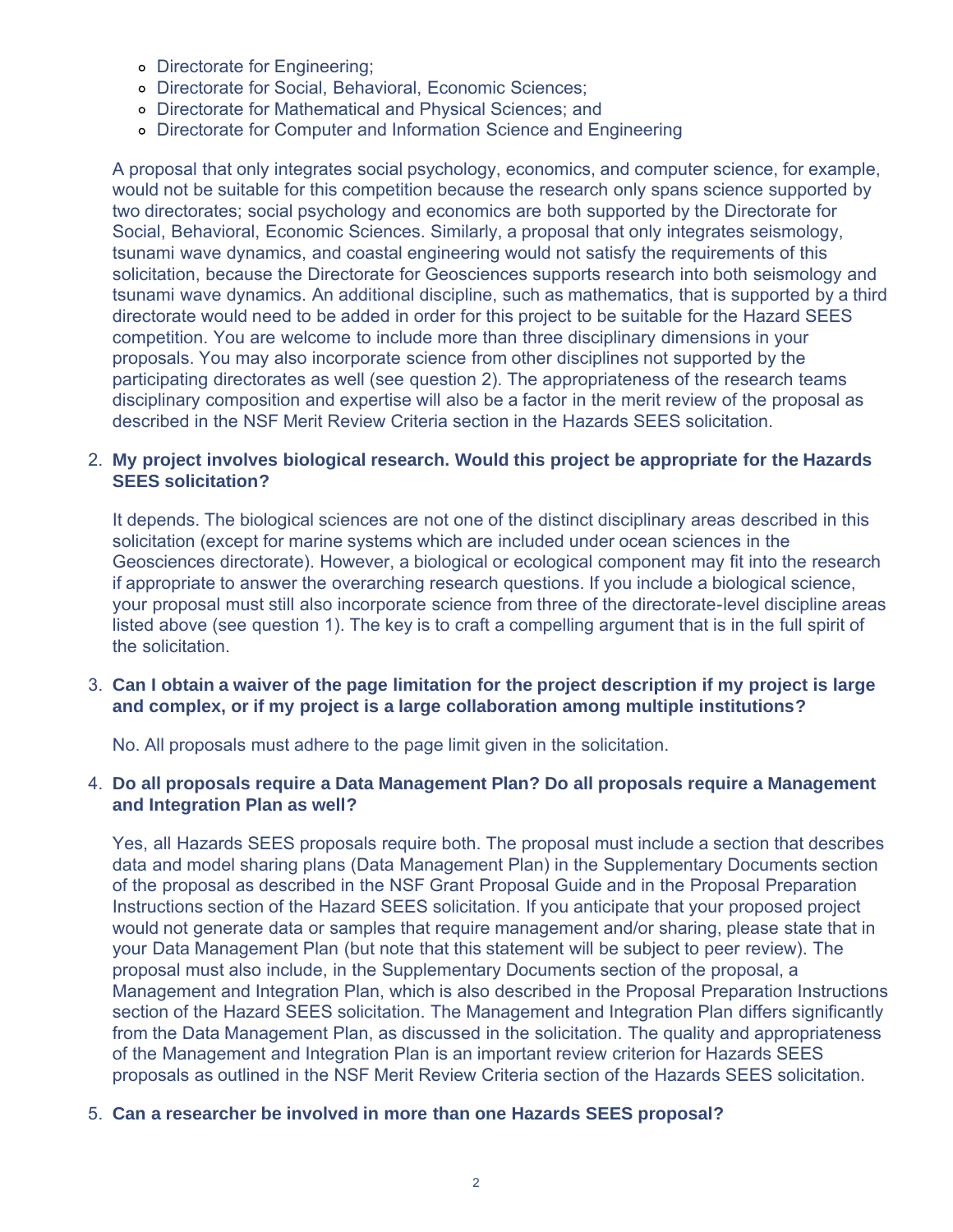An individual can appear in the budget (including subaward budgets) for only one proposal. An individual can be involved in multiple proposals as an unfunded collaborator.

#### <span id="page-2-0"></span>6. **The solicitation uses a lot of terms such as vulnerability, resilience, hazards, and disasters. Would you please define these?**

Definitions of these terms can be found in *2009 UNISDR Terminology on Disaster Risk Reduction* published by the United Nations International Strategy for Disaster Reduction (UNISDR), Geneva, Switzerland ([http://www.unisdr.org/files/7817\\_UNISDRTerminologyEnglish.pdf\)](http://www.nsf.gov/cgi-bin/goodbye?http://www.unisdr.org/files/7817_UNISDRTerminologyEnglish.pdf).

- Disaster: A serious disruption of the functioning of a community or a society involving widespread human, material, economic or environmental losses and impacts, which exceeds the ability of the affected community or society to cope using its own resources.
- Hazard: A dangerous phenomenon, substance, human activity or condition that may cause loss of life, injury or other health impacts, property damage, loss of livelihoods and services, social and economic disruption, or environmental damage.
- Natural hazard: Natural process or phenomenon that may cause loss of life, injury or other health impacts, property damage, loss of livelihoods and services, social and economic disruption, or environmental damage.
- Resilience: The ability of a system, community or society exposed to hazards to resist, absorb, accommodate to and recover from the effects of a hazard in a timely and efficient manner, including through the preservation and restoration of its essential basic structures and functions.
- Vulnerability: The characteristics and circumstances of a community, system or asset that make it susceptible to the damaging effects of a hazard.

# <span id="page-2-1"></span>7. **What is the difference between natural hazards, technological hazards, and technological hazards linked to natural phenomena?**

The focus of the Hazards SEES program is natural hazards and technological hazards linked to natural phenomena, and their interactions. Such interactions are reciprocal. First, technological hazards originating in human activity may significantly impact natural systems. The Deepwater Horizon Oil Spill in 2010 is an example of technological hazard linked to natural phenomena. Human error led to the release of oil into the Gulf of Mexico, which damaged the oceanic and coastal ecosystems upon which many coastal towns and industries depend. Second, natural hazards, such as earthquakes and hurricanes, may precipitate technological disasters. The earthquake and tsunami that impacted the nuclear plant in Fukishima, Japan in 2011 is an example. However, many technological hazards are entirely contained within the social and technological realm (e.g., financial system meltdowns), and absent some significant impact on natural phenomena, such hazards are beyond the purview of the Hazards SEES program. Hazards originating from war, acts of terrorism, and other malicious human activity (e.g., criminal acts, sabotage) are also beyond the scope of Hazards SEES. In order to be suitable for the Hazards SEES program, proposals must address hazards related to at least one natural phenomenon.

## <span id="page-2-2"></span>8. **Which natural hazards are of interest to the Hazards SEES program?**

The U.S. National Science and Technology Council Subcommittee on Disaster Reduction (SDR) publication [Grand Challenges for Disaster Reduction](http://www.sdr.gov/grandchallenges.html) includes a set of Implementation Plans for various natural hazards, which provide further definitions and descriptions of these hazards. Research projects that would fit within the scope of Hazards SEES include, but are not limited to, those related to these hazards:

Coastal Inundation ([http://www.sdr.gov/docs/185820\\_Coastal\\_FINAL.pdf](http://www.sdr.gov/docs/185820_Coastal_FINAL.pdf))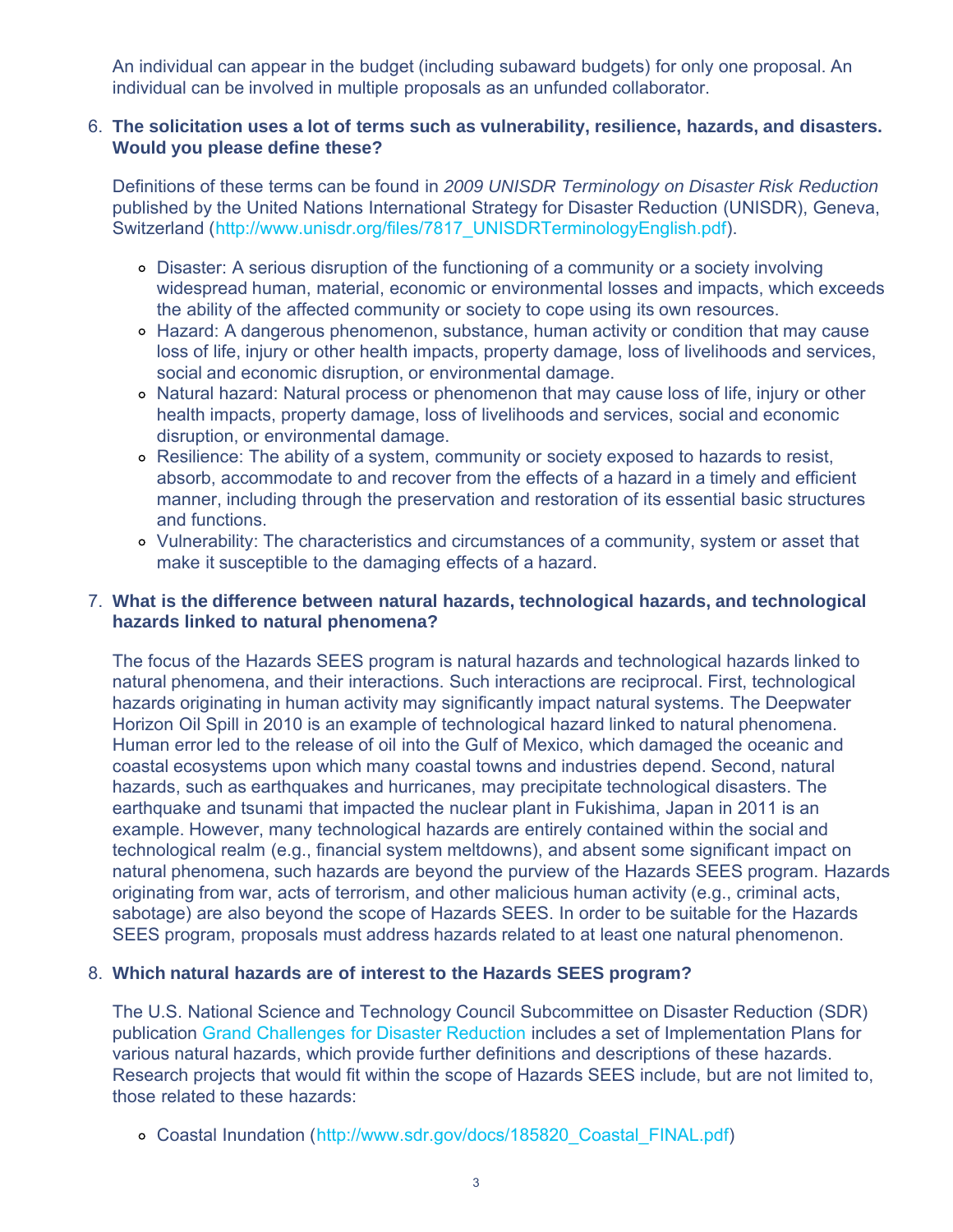- o Drought (http://www.sdr.gov/docs/185820 Drought FINAL.pdf)
- Earthquake ([http://www.sdr.gov/docs/185820\\_Earthquake\\_FINAL.pdf](http://www.sdr.gov/docs/185820_Earthquake_FINAL.pdf))
- Flood ([http://www.sdr.gov/docs/185820\\_Flood\\_FINAL.pdf](http://www.sdr.gov/docs/185820_Flood_FINAL.pdf))
- o Heat Wave (http://www.sdr.gov/docs/185820 Heatwave FINAL.pdf)
- o Hurricane (http://www.sdr.gov/docs/185820 Hurricane FINAL.pdf)
- Landslide and Debris Flow ([http://www.sdr.gov/docs/185820\\_Landslide\\_FINAL.pdf\)](http://www.sdr.gov/docs/185820_Landslide_FINAL.pdf)
- o Space Weather ([http://www.sdr.gov/docs/185820\\_Space\\_FINAL.pdf\)](http://www.sdr.gov/docs/185820_Space_FINAL.pdf)
- Tornado ([http://www.sdr.gov/docs/185820\\_Tornado\\_FINAL.pdf\)](http://www.sdr.gov/docs/185820_Tornado_FINAL.pdf)
- o Tsunami (http://www.sdr.gov/docs/185820 Tsunami\_FINAL.pdf)
- o Volcano ([http://www.sdr.gov/docs/185820\\_Volcano\\_FINAL.pdf](http://www.sdr.gov/docs/185820_Volcano_FINAL.pdf))
- o Wildland Fire ([http://www.sdr.gov/docs/185820\\_Wildfire\\_FINAL.pdf](http://www.sdr.gov/docs/185820_Wildfire_FINAL.pdf))
- o Winter Storm ([http://www.sdr.gov/docs/185820\\_Winter\\_FINAL.pdf](http://www.sdr.gov/docs/185820_Winter_FINAL.pdf))

#### <span id="page-3-0"></span>9. **Can a Hazards SEES project involve international research? Can a project have international collaborators?**

Hazards SEES projects can involve international research. Hazards and disasters research has natural linkages with international partners thus international collaborations are encouraged where appropriate. International collaborators, however, must seek support from their respective funding organizations, and not NSF. Funding guidelines for involving international collaborators (see Budgetary Information section of the Hazards SEES solicitation) allow only the following expenses to be included in the NSF budget: 1) Travel expenses for U.S. scientists and students participating in exchange visits integral to the project; 2) Limited project-related expenses for international partners to engage in research activities while in the United States as project participants; 3) Project-related expenses for U.S. participants to engage in research activities while abroad.

# <span id="page-3-1"></span>10. **How do I decide if my proposal should be submitted to Hazards SEES or another SEES (or SEES-like) program, such as Coastal SEES or the Dynamics of Coupled Natural and Human Systems?**

The overarching goal of Hazards SEES is to catalyze well-integrated interdisciplinary research efforts in hazards-related science and engineering in order to improve the understanding of natural hazards and technological hazards linked to natural phenomena, mitigate their effects, and to better prepare for, respond to, and recover from disasters. It is up to the PI to make a compelling case for their project and how well it fits the particular goals of any NSF solicitation. Please read the program solicitations carefully in order to select an appropriate program for any given project.

## <span id="page-3-2"></span>11. **How I should handle NSF facility costs in the proposal?**

NSF facilities are often in high demand and allocation decisions are made well in advance of facility usage. Proposers should consult facility managers and relevant NSF program officers to discuss options for requesting the use of a facility as far in advance of the proposal submission date as possible. In general, proposers will have to adhere to the established scheduling guidelines of the individual NSF facility.

As stated in the main text of the solicitation, projects that are requesting NSF computational facilities and/or observational platforms and facilities must include a copy of their request for facility support among the supplementary documents. The document must include a cost estimate for the use of the facility, which should be based upon consultation with the facility manager. When preparing your proposal, do not include these costs in the standard NSF budget form. Costs for NSF facilities would be allocated separately if your proposal is supported. However, please remember that the facility costs will count against the \$3,000,000 cap for proposal budgets. For example, if you are planning on submitting a proposal that includes a facility cost of \$500,000, your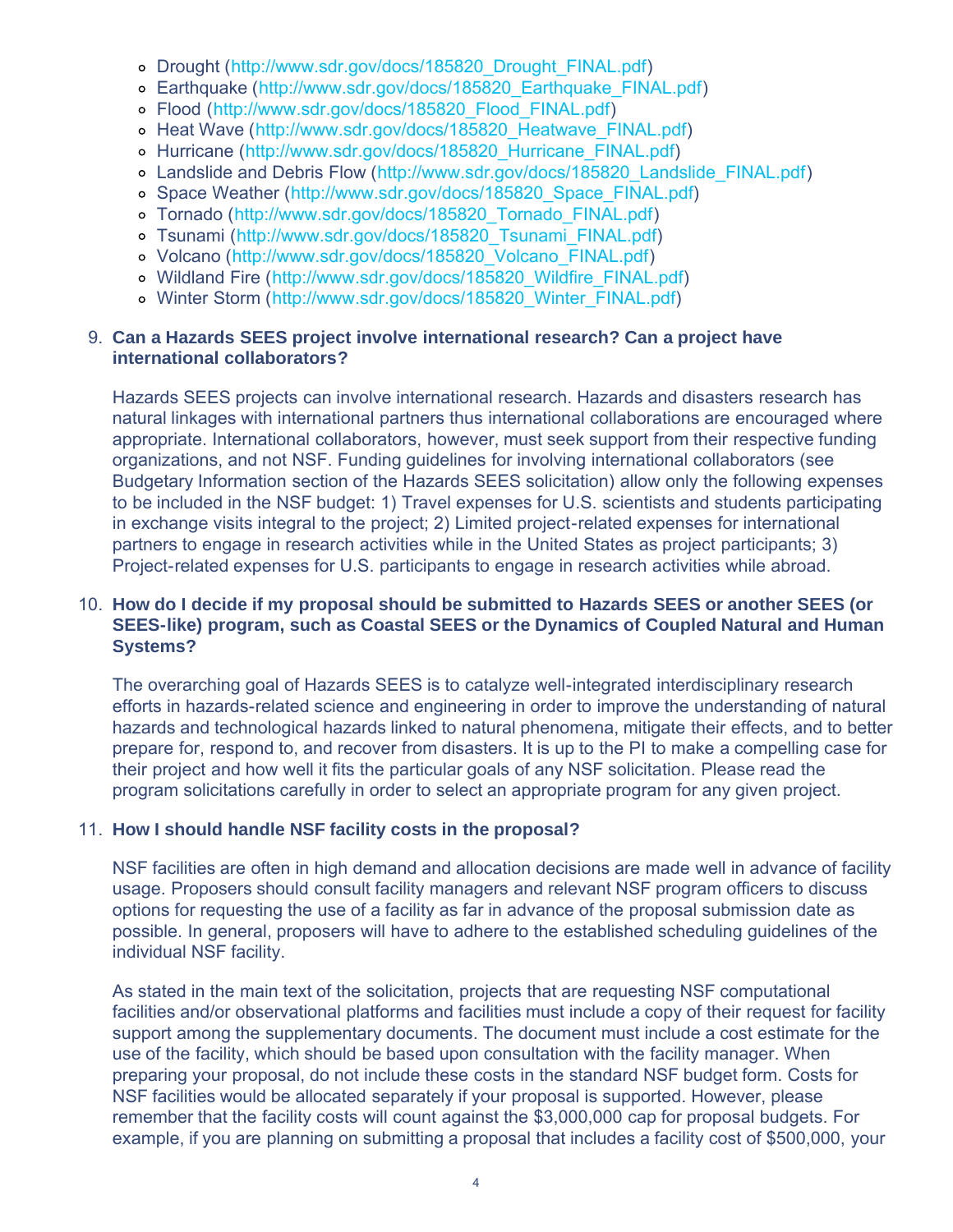proposal budget should be no larger than \$2,500,000.

# <span id="page-4-0"></span>12. **Are PIs from NCAR permitted to submit proposals to Hazards SEES?**

PIs from the National Center for Atmospheric Research (NCAR), an NSF-sponsored FFRDC, are permitted to submit proposals to Hazards SEES subject to certain conditions: (1) NCAR's participation must be consistent with the NCAR mission of enabling or fostering focused new community research; (2); participation is expected to be in partnership with non-FFRDC organizations; and (3) funding requested by NCAR must be consistent with the Atmospheric and Geospace Sciences (AGS) divisions guidelines to NCAR for proposal submissions (for guidelines consult the AGS website [http://www.nsf.gov/div/index.jsp?org=AGS\)](http://www.nsf.gov/div/index.jsp?org=ags).

# <span id="page-4-1"></span>13. **Can PIs from a Federal lab (FFRDC) submit a proposal to Hazards SEES?**

Proposals from non-NSF-sponsored FFRDC's will not be accepted in the Hazards SEES program. However, investigators from non-NSF-sponsored FFRDC's may participate as unfunded collaborators in a Hazards SEES proposal.

## <span id="page-4-2"></span>14. **I would like to include undergraduate students in my project. How do I incorporate a Research Experiences for Undergraduates (REU) supplement request within my proposal?**

Incorporation of an REU supplement request within a proposal is an effective mechanism to integrate undergraduate educational activities into a research project. The Research Experiences for Undergraduates (REU) solicitation ([NSF 13-542\)](http://www.nsf.gov/publications/pub_summ.jsp?ods_key=nsf13542) describes this mechanism in detail. The REU solicitation notes that support for undergraduate students involved in carrying out research under NSF awards should be included as part of the research proposal itself instead of as a post-award supplement to the research proposal. Consult the REU solicitation for further details.

# <span id="page-4-3"></span>15. **I won't be able to prepare a proposal this year. Can I count on Hazards SEES having another competition next year?**

No.

## <span id="page-4-4"></span>16. **The solicitation requires a list of project personnel, a list of collaborators and individuals with conflicts of interest, and a spreadsheet that lists participating individuals and persons with whom they may have a conflict of interest. These seem redundant. Why are they all necessary?**

These lists do provide overlapping information, but unfortunately, technical limitations on systems used to manage and process proposals make it infeasible for a single document to serve all intended uses of these documents. In particular, there is no way to submit a spreadsheet via FastLane, and we need the spreadsheet in order to effectively manage conflicts of interest during this complex competition.

## <span id="page-4-5"></span>17. **How do we fill out the spreadsheet giving the List of Participating Individuals?**

The spreadsheet must be filled out as plain text, in CSV format. The submitted file may not contain any additional formatting such as carriage returns, splitting items across multiple cells, extra spaces/columns, etc. Any such change will interfere with our automated handling of these files.

The following is an example of a CSV file for a project with three PIs, two of whom have four conflicts of interest and one of whom has three. One of the conflicts is common between two of the PIs. Given the following information: